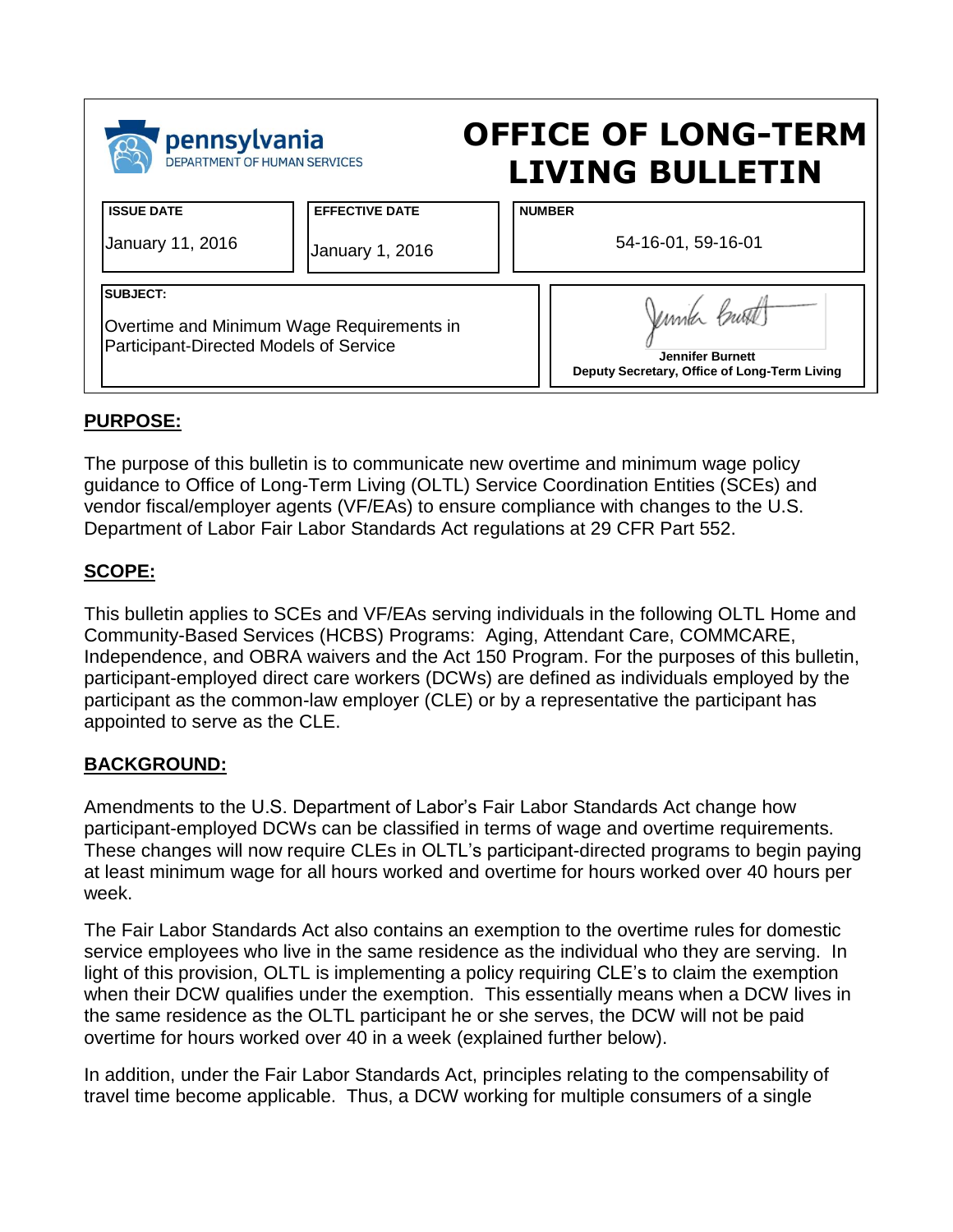employer must be compensated for time spent traveling between consumers under certain circumstances. Consequently, OLTL is implementing a policy prohibiting one individual from serving as the appointed CLE for multiple participants.

# **PROCEDURE:**

# **The following requirements and procedures apply to the participant-directed service model for hours worked on or after January 1, 2016:**

### Minimum Wage

CLEs must pay DCWs at least minimum wage for all hours worked. OLTL's VF/EA will work with CLEs to ensure this requirement is met. SCEs must also communicate this information to CLE's during discussions about DCW wages.

# **Overtime**

CLE's must pay overtime at a rate of 1.5 times the hourly wage to DCWs who work more than 40 hours per week for one CLE. A week is defined as Sunday 12:01 a.m. through Saturday 11:59 p.m. A DCW who works for multiple CLEs and in the aggregate works for more than 40 hours per week must be paid at the regular hourly rate provided he or she does not exceed 40 hours pay per week with each CLE.

OLTL has added new overtime modifiers for Personal Assistance Services (PAS) and Respite in PROMISe™, SAMS, and HCSIS. The new procedure code/modifier combinations are W1792 TU for PAS (Consumer) overtime and S5150 TU for Respite (Consumer) overtime.

To ensure quality in service provision and compliance with regulations, SCEs must take the following steps:

- 1. Add overtime units to service plans based on available VF/EA Reports, your professional judgment based on case history, and discussions with the participant about projected use of overtime. Utilize the new procedure code/modifier combinations of W1792 TU for PAS overtime or S5150 TU for Respite overtime.
- 2. Decrease the units of W1792 and S5150 by an amount equal to the number of overtime units added to the plan. The addition of overtime units to the plan must not change the total number of units available on the service plan.
- 3. Follow up with CLEs whose DCW timesheets are pending when there are no overtime units remaining on the service plan. Determine the number of overtime units to be added to the service plan.
- 4. Utilize reports provided by the VF/EA to monitor CLE adherence to the service plan.
- 5. The addition of overtime units to a service plan does not change participant/CLE responsibilities pertaining to requesting additional hours on the service plan. The CLE/participant is required to notify the SC when requesting additional hours over and above the regular schedule due to a change in circumstances. This includes the addition of overtime hours to the service plan.

### Services My Way

CLE's in the Services My Way model must also pay at least minimum wage for all hours worked and overtime at a rate of 1.5 times the hourly wage to DCWs who work more than 40 hours per week for one CLE. To ensure quality in service provision and compliance with